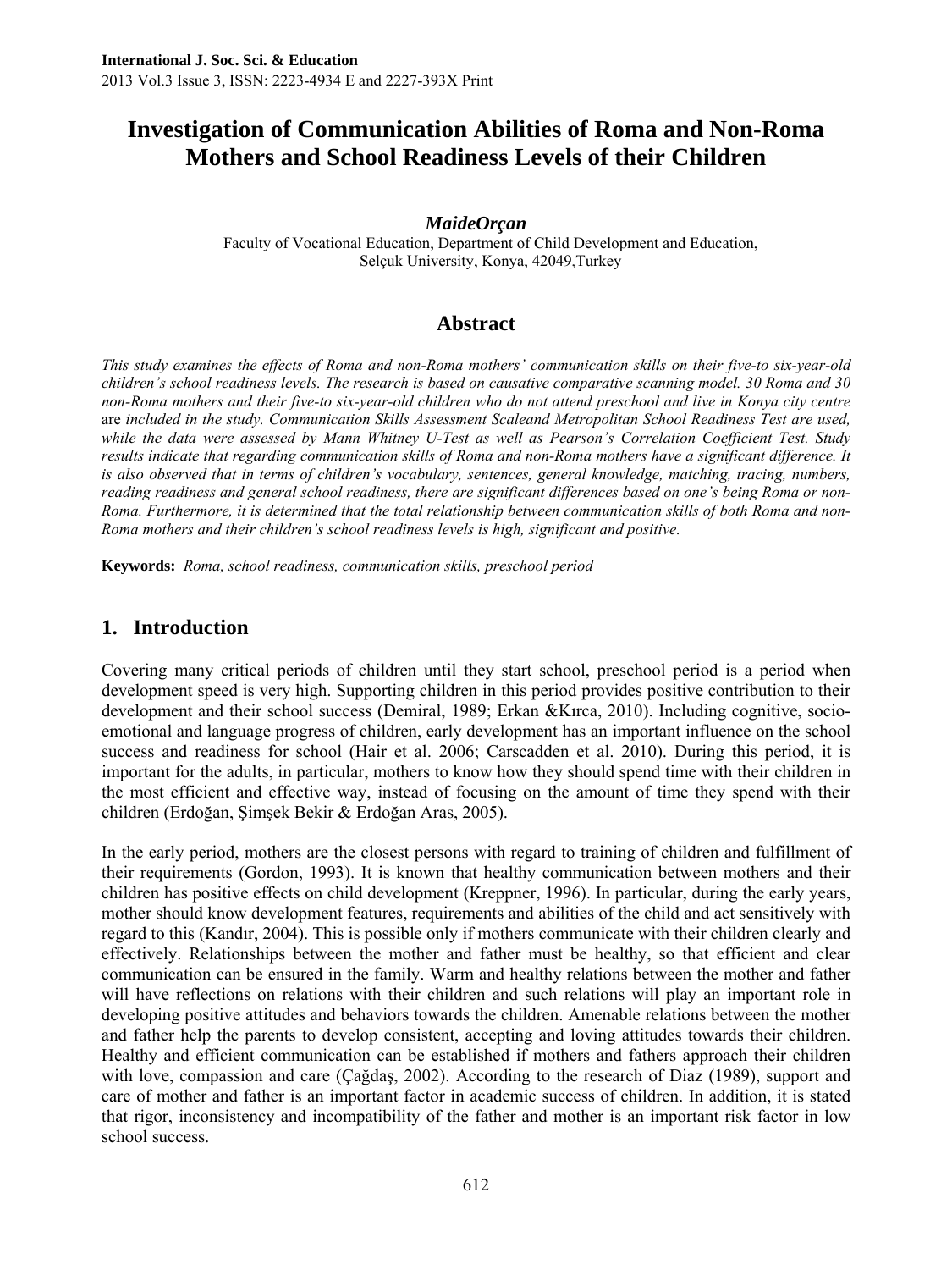The situation of "starting the school as ready to learn" is combined with two different concepts (being ready to learn and being ready for school) with a single purpose. Being ready to learn is considered as "development level of the person that the person is ready to cope with learning through special materials" and the concept of school readiness is based on the view of being ready to learn in accordance with physical, mental and social development standard which enables the children to fulfill the requirements of school and internalize curriculum program of the school (Kagan, 1990). School readiness can be defined as the child's compliance with the school and environment and being ready to read-write when the child starts primary education (Cinkılıç, 2009).

The education given to child during preschool term is an important process in preparing the child for basic education. Today, preschool education organizations are found unsatisfactory in providing education to children in preschool period on their own. First of all, mothers, fathers, other adults related to child, as well as future mothers and fathers should be informed of early child development. In this frame, it becomes necessary to analyze school maturities of children, as well as communication abilities of mothers in Roma families, who have a very important function. From this view, it is intended to determine whether or not communication abilities of Roma and non-Roma mothers have effect on school readiness levels of children at the age of five-six, and to deliver solution recommendations in line with the results.

### **2. Method**

Model of this study is relational screening among general screening models. The research covers Roma and non-Roma mothers and their children of five-six ages who don't attend any preschool education organization living at BosnaHersek quarter in Selçuklu, as well as YeniMahalle in Karatay, Konya. The study is based on voluntariness. In line with the information received from mukhtars (local authority), 30 non-Roma mothers with similar qualifications were included in the study, in addition to 30 Roma mothers. Upon consent of their parents, children of the same mothers were included in the study as well, who were at the age of 5-6 and who did not attend any preschool education organization (60 children: 30 Roma children and 30 non-Roma children). 64.7% of Roma mothers included in the research was illiterate, while 36.6% of them were mothers at and below the age of 25. On the other hand, 96.7% of non-Roma mothers were primary school graduate and all of them were at and above the age of 26. Concerning Roma children, 16% of them were female and 14% of them were male. Concerning non-Roma children, 14% of them were female and 16% of them were male, while all of the children in both of the groups did not receive preschool education.

In the research, Personal Information Form, Scale for Evaluation of Communication Abilities, and Metropolitan School Readiness Test were used. Scale for Evaluation of Communication Abilities is a 5 point likert scale and it consists of 25 expressions. Test repetition reliability factor of the scale is .76, while alfa value is .80 (Korkut, 1996). Scale for Evaluation of Communication Abilities was implemented with mothers on individual and face-to-face basis, in a silent environment.

Metropolitan School Readiness Test was adapted to Turkish by Oktay in 1980, in order to measure the features that will enable new starters (to school) become ready for the first grade, and to measure the success of the same. Metropolitan School Readiness Test consists of six aspects including sub-aspects of understanding of words (19 articles), understanding of sentences (14 articles), general information (14 articles), matching (19 articles), numbers (24 articles) and copying (10 articles). Interrelations of subaspects of the test, as well as their relations with general readiness and reading readiness were analyzed and obtained correlation factors varied between 0.17 and 0.94. Concerning the application, each of the sub-tests consists of images that the child can mark or copy according to the instruction given by the researcher verbally. The test is applied individually and the application takes approximately 20 minutes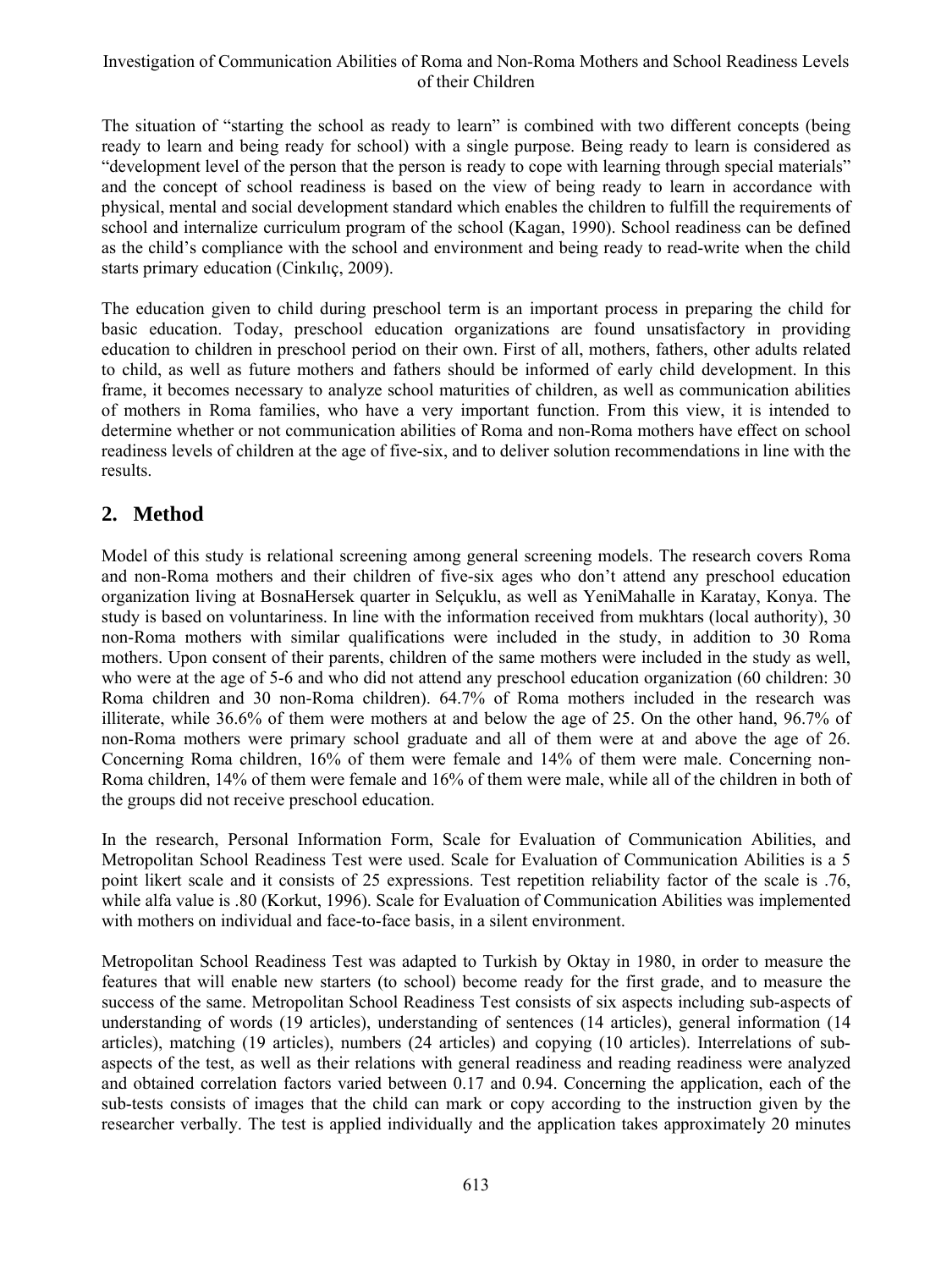#### MaideOrçan

for each child. "1" point is given for each right answer (Oktay, 1983). Tests were applied individually and in a silent environment, in order to ensure that mothers and children are not affected by each other.

"Kolmogorov-Smirnov (k-s) Test" was used to analyze whether or not the data comply with normal distribution. Considering the results of Kolmogorov-Smirnov (k-s) Test, it was identified that school readiness points of children and communication abilities of Roma and non-Roma mothers did not show normal distribution. As obtained data did not show normal distribution, Mann Whitney U-test was used to analyze school readiness levels of children and communication abilities of Roma and non-Roma mothers for two unrelated samples among non-parametric statistics. On the other hand, "Pearson Correlation Factor Test" was used for the analysis of relationship between communication abilities of mothers and school readiness of children (Büyüköztürk, 2008).

### **3. Findings and Discussions**

Findings, which are provided below, are obtained with the study that was carried out in order to determine the effects of communication abilities of Roma and non-Roma mothers on school readiness levels of children at the age of five-six.

Considering the Table 1, it is seen that averages of communication ability points of Roma mothers  $(\bar{x} = 40.23)$  was lower than averages of communication ability points of non Roma mothers  $(\bar{x})$  =78.83). This demonstrates a significant difference between communication ability point averages of Roma and non-Roma mothers at  $(p<01)$  level. In their study, Asoodeh et al. (2011) tried to determine successful family communication from the perspective of happy couples. Following the research, it was concluded that successful couples could solve their problems, that they had a mutual approach with regard to financial matters and expenditures, that they spend their free time with their families, that they maintain a good friendship with each other and that they respect each other.

**Table 1. Results of Mann Whitney U-Test with regard to communication ability points of Roma and non-Roma mothers** 

|                          | Group              |    | Y     | S    | Line<br>average | Line<br>total |      |         |
|--------------------------|--------------------|----|-------|------|-----------------|---------------|------|---------|
| Mother's                 | Roma mother        | 30 | 40.23 | 4.54 | 15.50           | 465.00        |      |         |
| communication<br>ability | non-Roma<br>mother | 30 | 78.83 | 9.56 | 45.50           | 1365.00       | .000 | $.000*$ |

*Significance is searched at the level of p<.05.* 

Communication abilities are generally low for families of which socio-economic level is low, because of following factors: they live in rural areas or suburbs of cities, their education level is low, they have many children, and, in particular in different social groups, the mother is under stress due to several reasons such as poverty, conflicts in the family etc. (Erden&Akman, 2004). In the light of this information, communication abilities of mothers are affected by socio-economic level, education status and life conditions. Therefore, it is believed that bad life conditions of Romamothers affected this result.

Considering Table 2, it is identified that point averages of school readiness sub-aspects of non-Roma children were higher than point averages of Roma children. It is identified that being Roma or not creates significant difference  $(p<0.01)$  with regard to school readiness point averages.

Roma encounter serious problems with regard to access to basic services, in particular, education of children (Costarelli, 1993). According to various researches, development of cognitive abilities of children is affected by house and learning environment, gender, number of brothers/sisters, education status of mother, sensitivity of mother, ethnical group, socio-economic and socio-cultural status of the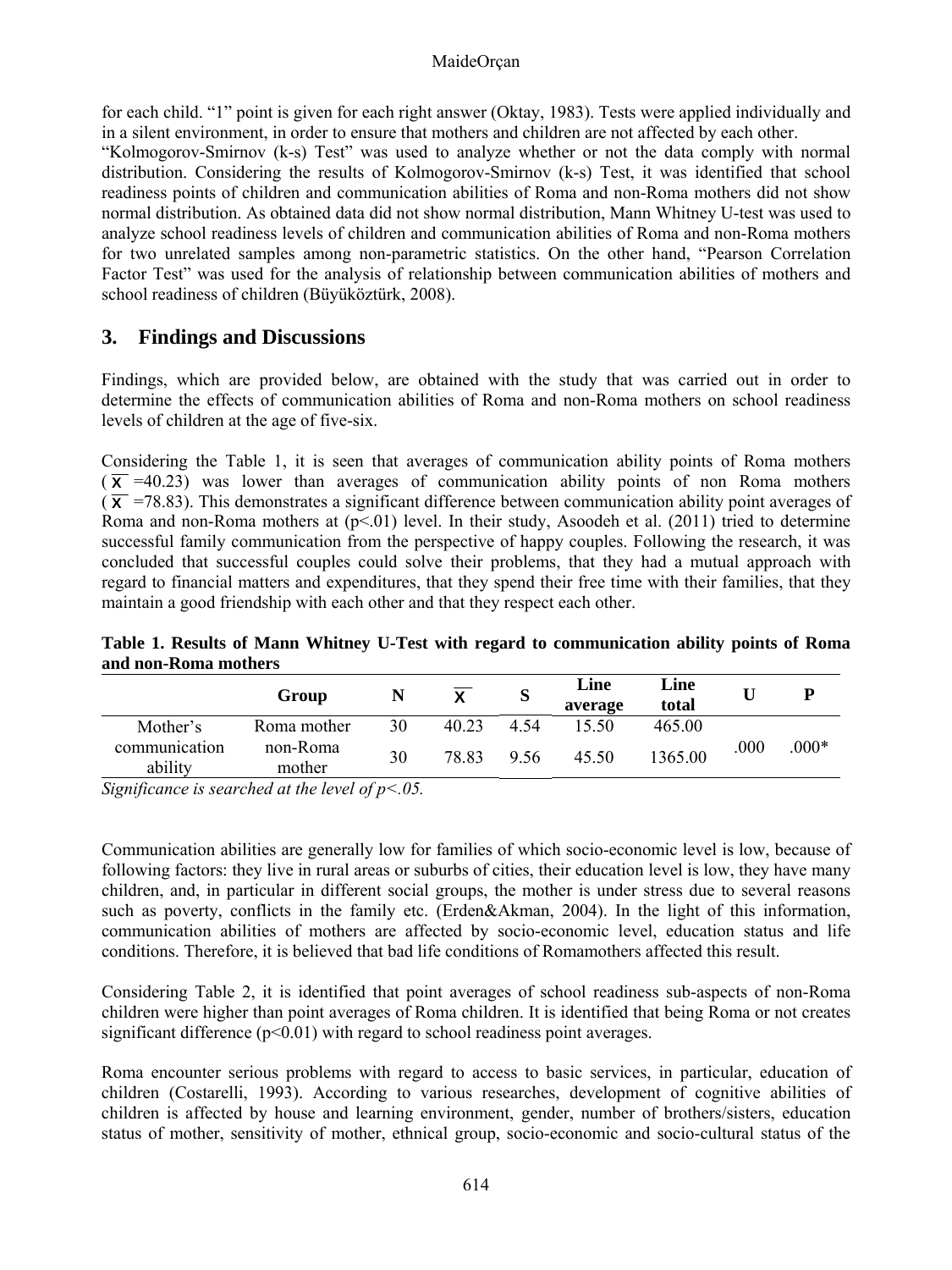family, and availability of preschool education for the child (Oktay, 1983;Yazıcı, 2002; Bagby, Rudd &Woods, 2005; Downer &Pianta, 2006; Görmez, 2007; Cinkılıç, 2009).

| <b>Sub Aspects of</b><br><b>School Readiness</b> | Group          | $\mathbb{N}$ | $\overline{\mathbf{x}}$ | S     | Line<br>Average | <b>Line Total</b> | U     | P    |
|--------------------------------------------------|----------------|--------------|-------------------------|-------|-----------------|-------------------|-------|------|
| Words                                            | Roma child     | 30           | 7.46                    | 3.54  | 17.25           | 517.50            | 52.50 | .000 |
|                                                  | non-Roma child | 30           | 14.60                   | 1.94  | 43.75           | 1312.50           |       |      |
| Matching                                         | Roma child     | 30           | 5.36                    | 2.34  | 17.77           | 533.00            |       | .000 |
|                                                  | non Roma child | 30           | 13.10                   | 3.54  | 43.23           | 1297.00           | 68.00 |      |
| Sentences                                        | Roma child     | 30           | 3.70                    | 1.55  | 16.63           | 499.00            | 34.00 | .000 |
|                                                  | non Roma child | 30           | 8.56                    | 1.92  | 44.37           | 1331.00           |       |      |
| General<br>information                           | Roma child     | 30           | 4.13                    | 2.40  | 16.67           | 500.00            | 35.00 | .000 |
|                                                  | non Roma child | 30           | 9.86                    | 1.88  | 44.33           | 1330.00           |       |      |
| Reading                                          | Roma child     | 30           | 20.66                   | 8.01  | 16.30           | 489.00            | 24.00 | .000 |
|                                                  | non Roma child | 30           | 46.13                   | 8.40  | 44.70           | 1341.00           |       |      |
| Copying                                          | Roma child     | 30           | 3.00                    | 3.30  | 15.50           | 465.00            | .000  | .000 |
|                                                  | non Roma child | 30           | 6.86                    | 3.51  | 45.50           | 1365.00           |       |      |
| <b>Numbers</b>                                   | Roma child     | 30           | 25.56                   | 12.35 | 21.87           | 656.00            | 191.0 | .000 |
|                                                  | non Roma child | 30           | 65.53                   | 13.80 | 39.13           | 1174.00           |       |      |
| Overall school<br>readiness                      | Roma child     | 30           | 7.46                    | 3.54  | 16.30           | 489.00            | 24.00 | .000 |
|                                                  | non Roma child | 30           | 7.46                    | 1.94  | 44.70           | 1341.00           |       |      |

**Table 2.Results of Mann Whitney U-Test with regard to School Readiness Points of Roma and non-Roma children** 

According to the research results, the environment required to prepare children for school cannot be created because of reasons such as low education and socioeconomic levels, failing to attach appropriate importance to education by Roma families etc. As school readiness points of non-Roma children are higher than those of Roma children, it can be explained by the fact that non-Roma children can better gain from physical, mental, emotional, social and environmental items compared to Roma children.

**Table 3. Results of Pearson Correlation Significance Test with Regard to the Relation between school readiness of children and communication abilities of Roma and non-Roma mothers School readiness levels of children** 

| School readiness levels of children |      |  |  |  |  |  |
|-------------------------------------|------|--|--|--|--|--|
| Pearson correlation                 | .024 |  |  |  |  |  |
|                                     | .901 |  |  |  |  |  |
| N                                   | 30   |  |  |  |  |  |
| Pearson correlation                 | .120 |  |  |  |  |  |
| D                                   | .529 |  |  |  |  |  |
| N                                   | 30   |  |  |  |  |  |
| Pearson correlation                 | .934 |  |  |  |  |  |
|                                     | .000 |  |  |  |  |  |
|                                     | 60   |  |  |  |  |  |
|                                     |      |  |  |  |  |  |

Considering Table 3, it is observed that there is not any significant relation between school readiness levels of children and communication abilities of Roma ( $r=.024$ ,  $p>.01$ ) and non-Roma mothers ( $r=.120$ ,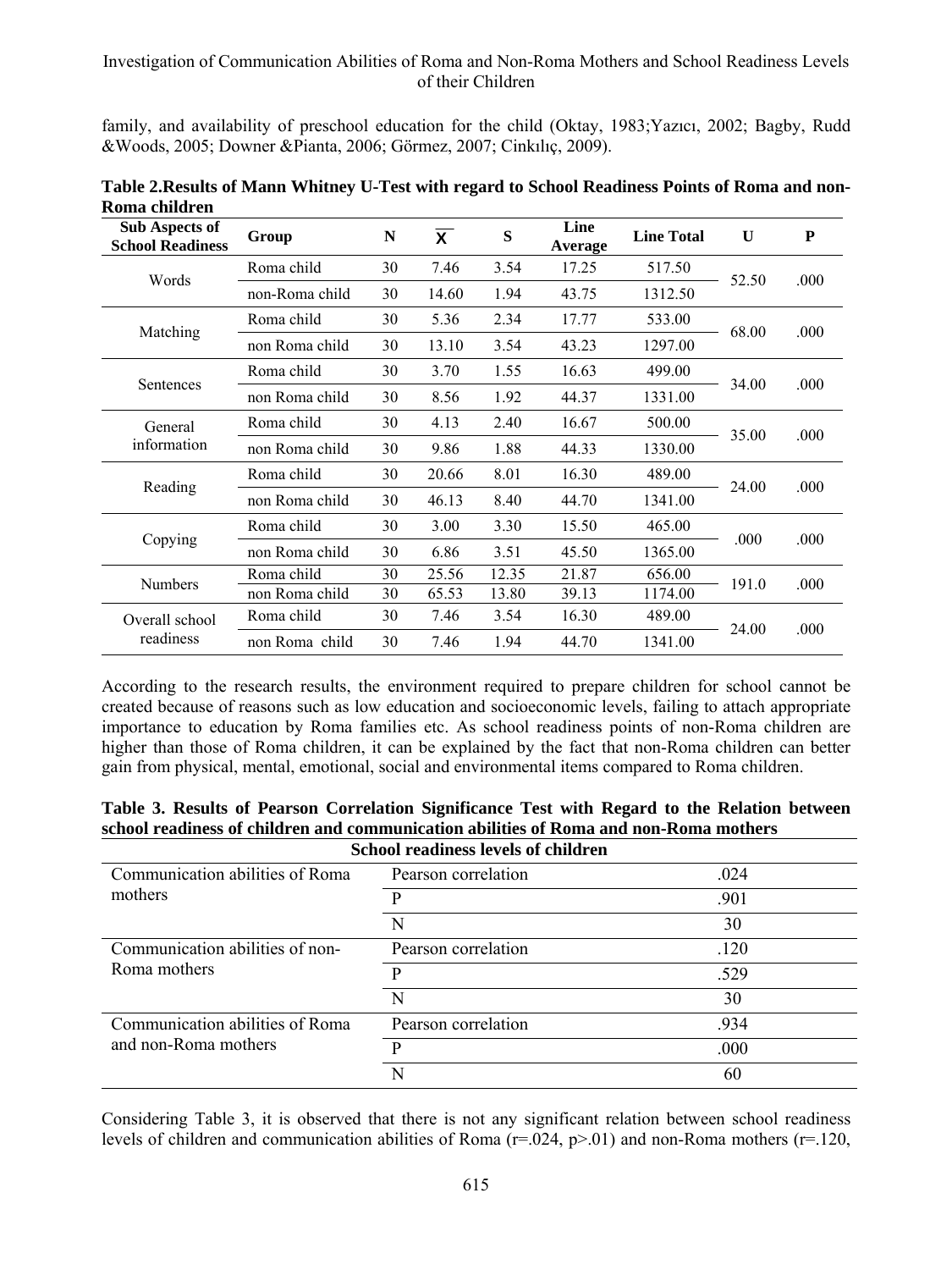#### MaideOrçan

p>.01). On the other hand, it is observed that the relation between school readiness levels of children and total communication abilities of Roma and non-Roma mothers was of high level, positive and significant  $(r=934, p<01)$ . Accordingly, it can be said that improvement of positive communication abilities of mothers can positively contribute to school readiness levels of children.

Connell and Prinz (2002) investigated the effect of family-child interaction and attendance to child care center on school readiness and social ability development of preschool children of minority families and families with low income. The research revealed that there is a positive relation between communication and cognitive ability of the child and education level of the mother. In addition, it is also revealed that cognitive and communication abilities of the child positively influence if child care is provided in early years. It is emphasized that school readiness levels of children with low income and African-American children were under risk with regard to cognitive and social development. Brooks-Gunn and Markman (2005) examined definitions of various family behaviors such as nutrition, education and language use, as well as how researchers explained them. Researchers considered ethnic and racial variants in various behaviors. According to the research, most striking were differences in the use of language. They stated that Black and Hispanic mothers spoke less to their children during the day and they probably read less as well, compared to white mothers. In addition, they highlighted certain differences in their relations with children with regard to rigour.

Runcan, Constantineanu, Ielics and Popa (2012) analyzed the role of communication in family-child interaction. According to the research, parents who received high points on family-child interaction variant preferred talking to their children instead of advising, they avoided saying things that may hurt their children, they listened to their children carefully, encouraged their children to talk, express their emotions and opinions and they avoided talking loudly.

As it can be understood from findings of the research, several factors are efficient on school readiness levels of children and communication abilities of mothers. Main factors are low education level of mother, poverty, problems arising from traditional culture, mothers' having insufficient knowledge regarding child development and education, mothers' not having knowledge on how to communicate with their children, or mothers' lacking of healthy communication abilities.

## **4. Conclusion and Recommendations**

Following the research, it was identified that communication ability points of non-Roma mothers were significantly higher than those of Roma mothers. Significant differences were determined in favor of non-Roma children with regard to words, matching, sentences, general information, reading readiness, copying, numbers and overall school readiness. On the other hand, the relation between school readiness levels of children and communication abilities of Roma and non-Roma mothers was at high level, positive and relevant.

According to these findings, it is thought that following recommendations can contribute to creating equal opportunities in education, that the process according with which school would be easier for children through support that will be provided to disadvantageous Roma mothers and their children in the preschool term, and that it would positively contribute to academic success of children.

It is recommended to:

- First of all, to provide reading  $\&$  writing and vocational courses to Roma mothers
- Educate Roma mothers in mother-child communication and development fields of children with regard to the preschool term
- Prepare, implement and maintain special involvement programs related to preparedness to school, for Roma children and mothers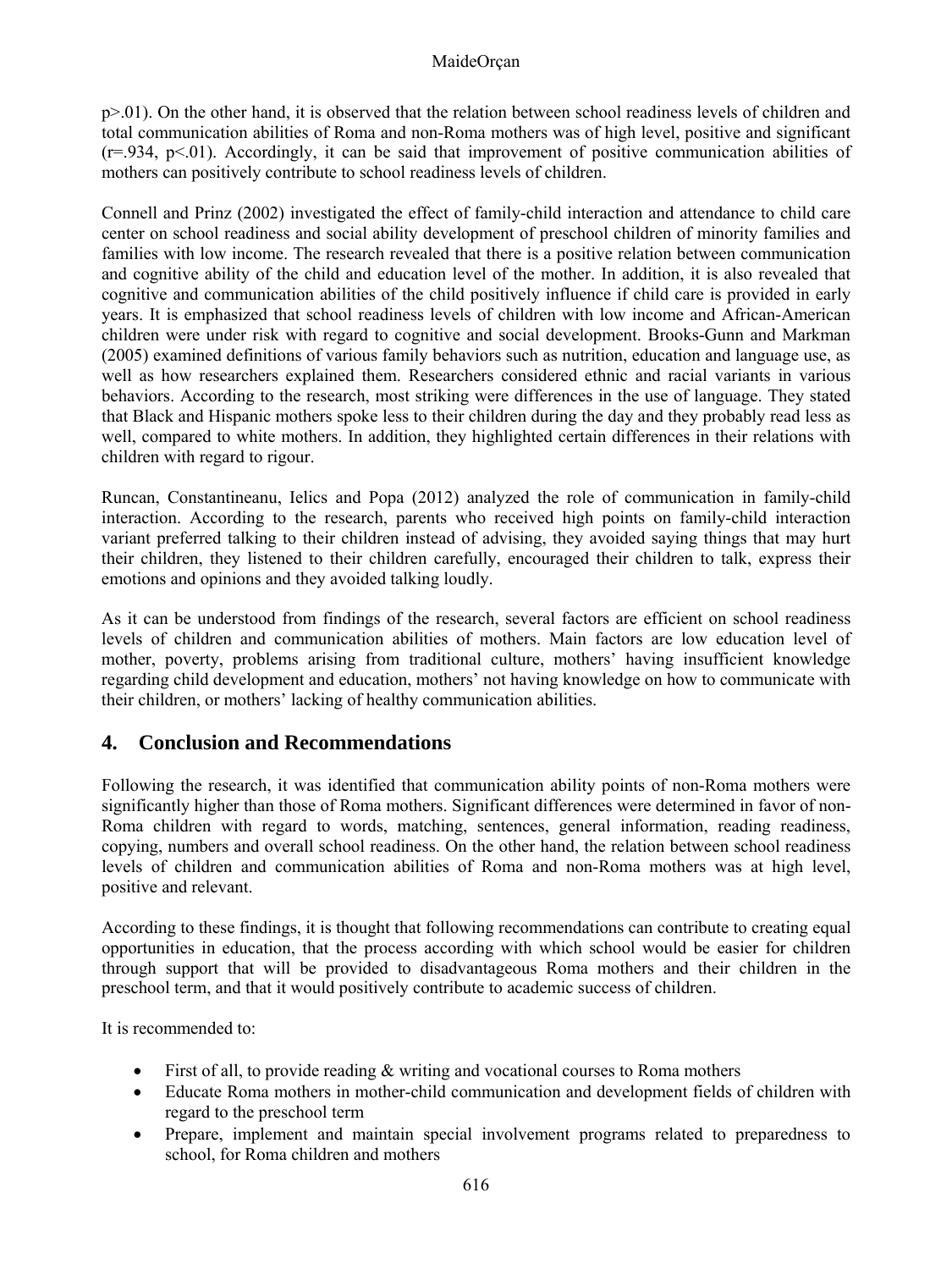To encourage teachers and managers working at schools located in Roma quarters to provide supportive courses on Roma culture which will ensure that children attend school.

### **References**

- Asoodeh, M. H.,Daneshpour, M., Khalili, S., Lavasani, M. G., Shabani, M. A., &Dadras, I. (2011).Iranian successful family functioning: communication. *Procedia-Social and Behavioral Sciences*. 30, 367- 371.
- Bagby, J. H., Rudd, L. C., & Woods, M. (2005).The effects of socioeconomic diversity on the language, cognitive and social-emotional development of children from low-income backgrounds.*Early ChildDevelopment and Care*, 175 (5), 395-405.
- Brooks-Gunn, J. & Markman, L. B. (2005).The contribution of parenting to ethnic and racial gaps in school readiness.*The Future of Children,*15(1), 139-168.
- Büyüköztürk, Ş. (2008).*Sosyalbilimleriçinverianalizi el kitabı* [Manual data analysis for the social sciences].Ankara: PegemYayıncılık.
- Carscadden, J., Corsiatto, P., Ericson, L., Illchuk, R., Esopenko, C., Sterner, E., Wells G. D., & Oddie, S. D. (2010). A pilot study to evaluate a new early screening instrument for speech and language delays.*Canadian Journal of Speech-Language Pathology & Audiology,* 34 (2), 87-95.
- Cinkılıç, H. (2009). *Okulöncesieğitiminilköğretim 1.sınıföğrencilerininokulol gunluğunaetkisininincelenmesi* [Pre-school education primary school students' maturity 1.sinif investigation of the effects]. Yayımlanmamışyükseklisanstezi. SelçukÜniversitesi, SosyalBilimlerEnstitüsü, Konya.
- Costarelli, S. (1993).*Children of minorities: Gypsies.*UNICEF, International Child Development Centre.
- Connell, C. M. &Prinz, R. J. (2002).The impact of childcare and parent–child interactions on school readiness and social skills development for low-income African American children.*Journal of School Psychology*, 40 (2), 177-193.
- Çağdaş, A. (2002). *Anne-baba-çocukiletişimi* [Mother-father-child communication].Ankara: Nobel YayınDağıtım.
- Demiral, Ö. (1989). Okulöncesiçağdakiçocuklarıneğitimlerininönemi [The importance of preschool-age children's education].Ya-Pa 6.OkulöncesiEğitimi ve YaygınlaştırmasıSemineri. İstanbul: Ya-Pa Yayınları.
- Diaz, A. L. (1989). Personal, family, and academic factors affecting low achievement in secondary school.*Electronic Journal of Research in Educational Psychopedagogy*, 1 (1), 43-66.
- Downer J. T. &Pianta, R. C. (2006). Academic and cognitive functioning in first grade: associations with earlier home and child care predictors and with concurrent home and classroom experiences. *Social Psychology Review*, 35 (1), 11-30.
- Erden, M. &Akman, Y. (2004).*Gelişim ve öğrenme*[Development and learning]. Ankara: ArkadaşYayınları.
- Erdoğan, S., ŞimşekBekir, H. &Erdoğan Aras, A. S. (2005). Alt sosyoekonomikbölgelerde ana sınıfınadevameden 5-6 yaşgrubundakiçocuklarındilgelişimdüzeylerinebazıfaktörlerinetkisininincelenmesi [Effects of certain factors on the language improvement levels of children between the ages of 5-6 attending kindergarten in lover socio-economic region].*ÇukurovaÜniversitesiSosyalBilimlerEnstitüsüDergisi*, 14 (1), 231-246.